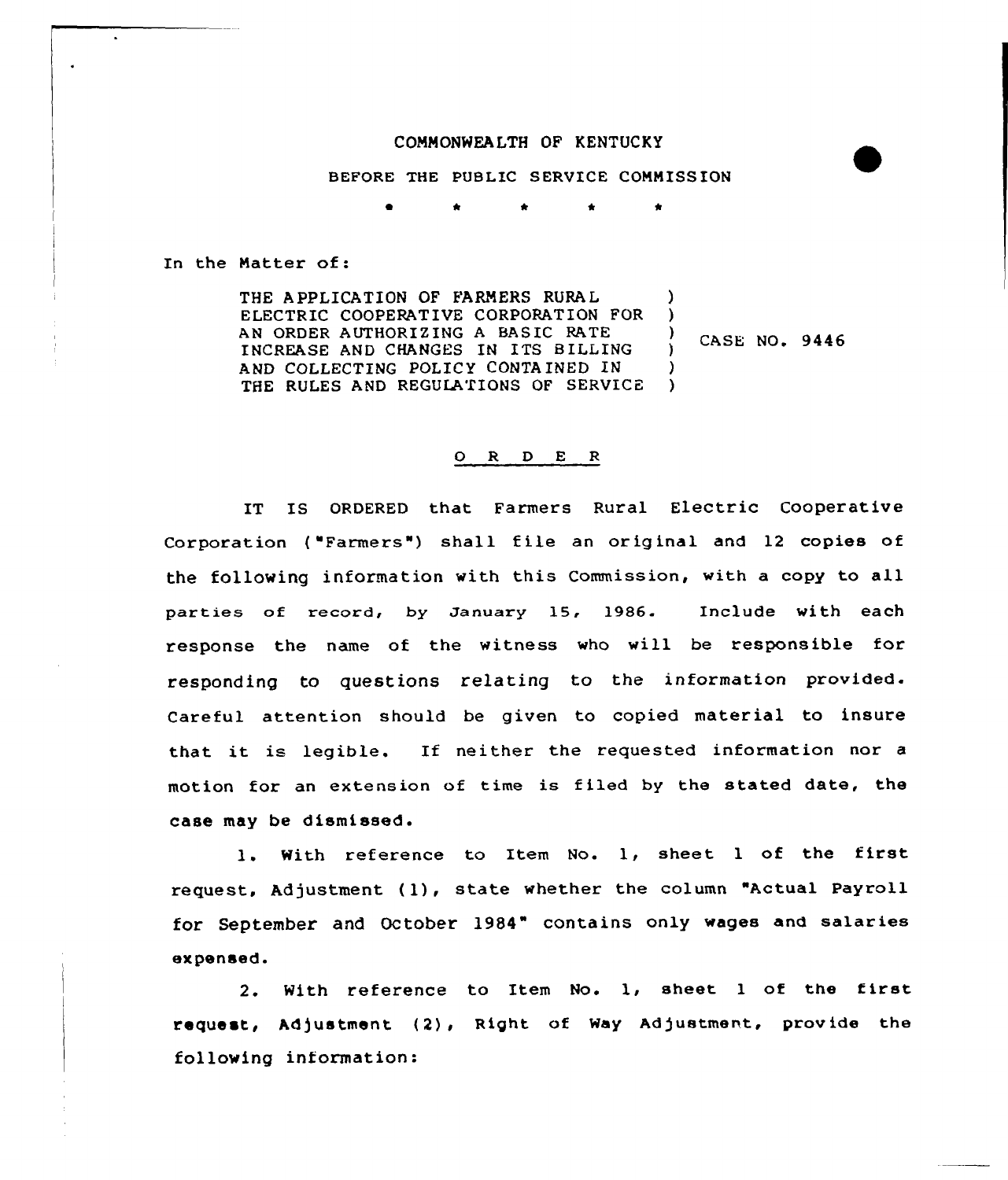a. The basis for the estimated 1,587 hours to do the extra tree-trimming;

b. The source of the December 31, 1984, prices along with an explanation of how adjustments for price increases were made

c. The basis for the <sup>53</sup> percent overhead amount;

d. <sup>A</sup> copy af the report wherein the inspector reported 600 cases of right-of-way needing to be cleared;

e. <sup>A</sup> copy of any reports or studies upon which Farmers relied in determining the necessity of the additional tree-trimming and the cost;

f. Explain why Farmers propases to recover the full \$ 100,000 immediately rather than by amortization over 3-5 years.

<sup>3</sup> <sup>~</sup> With reference to Item No. 1, sheet <sup>2</sup> of the application, Adjustment (3), Employee Benefits Adjustment, explain how the percentage for pension, long-term disability, and life insurance were determined and provide the calculations.

4. With reference to Exhibit 10, page <sup>3</sup> of the application, Adjustment (6), Blue Cross-Blue Shield Benefits Adjustment, provide a copy of the notice indicating a \$507.19 monthly increase in this cast effective April 1, 1985.

5. With reference to Item No. 1, sheet 2 of the first request, Adjustment (7), provide <sup>a</sup> copy of the notice, or other evidence, that the cost of providing copies of "Rural Kentuckian " magazine will increase by <sup>4</sup> percent.

6. With reference to Item No. 1, sheet <sup>3</sup> of the first request, Adjustment (ll), provide the following information:

 $-2-$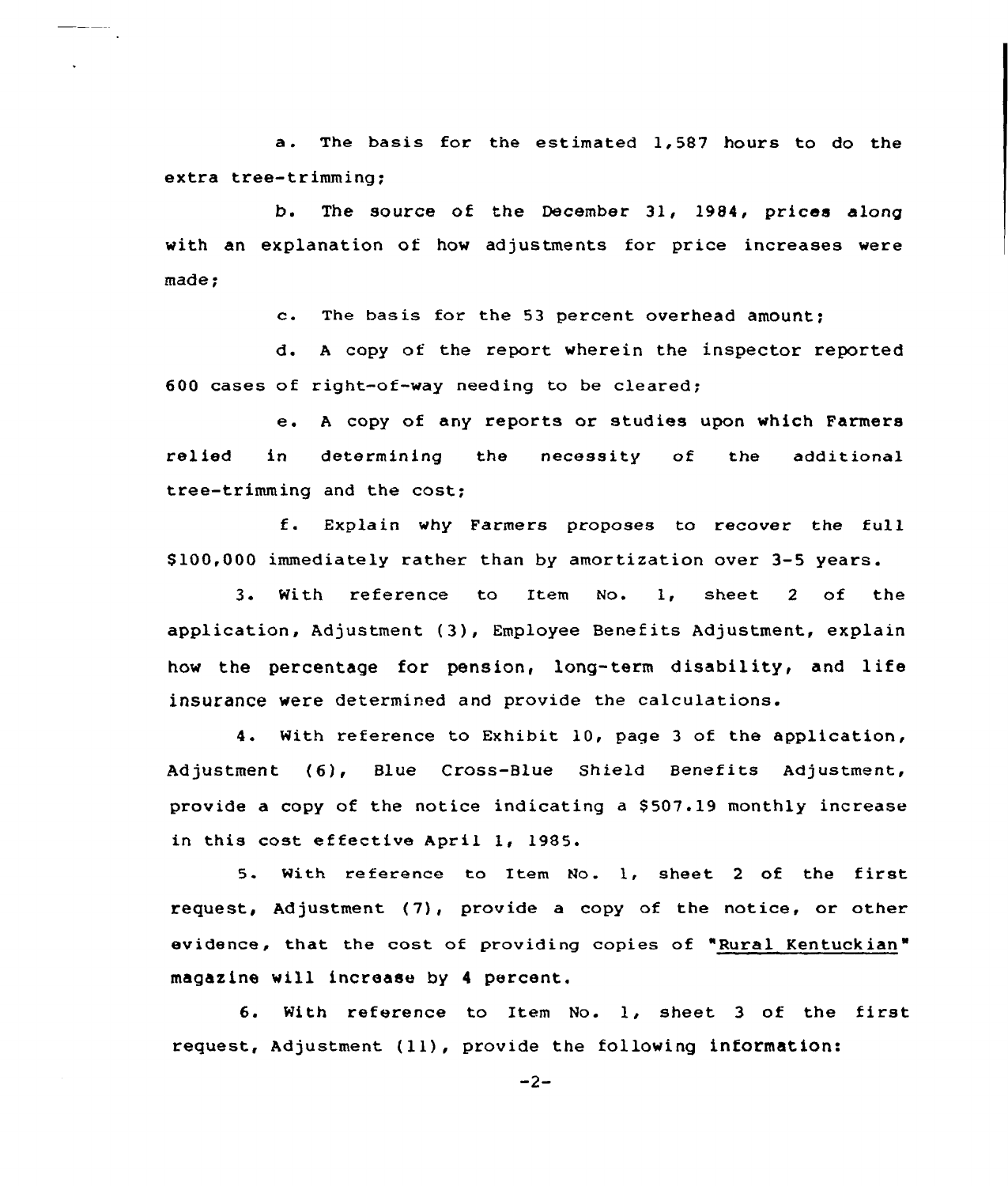a. The entries to record the cost of sealing the parking lot;

b. State the date the entries were made;

c. State the basis for normalizing for <sup>10</sup> months.

7. With reference to Item No. 1, sheet <sup>3</sup> of the first request, Adjustment (13), provide the following information:

a. State the basis for the estimated 1985 billing;

b. For each type of insurance, provide actual billing amounts to dat

c. State actual test-year billings for each type of insurance;

d. Provide the current rate for each type of insurance;

e. Provide copies of notices of any changes to occur in the present rates.

8. With reference to Exhibit 10, page 3 of the application, Adjustment (8), and Exhibit 11 of the application, reconcile the two exhibits with respect to Power Operated Equipment and Communications Equipment.

9. With reference to Exhibit 10, page 3 of the application, Adjustment (9), what was the amount of property tax expense charged to the test period?

10. With reference to Exhibit 10, page <sup>4</sup> of the application, Adjustment (10), reconcile the \$347,181 in test-year REA interest expense with the 8343,608 shown on Exhibit 4, line 25 of the appl ica t ion.

 $-3-$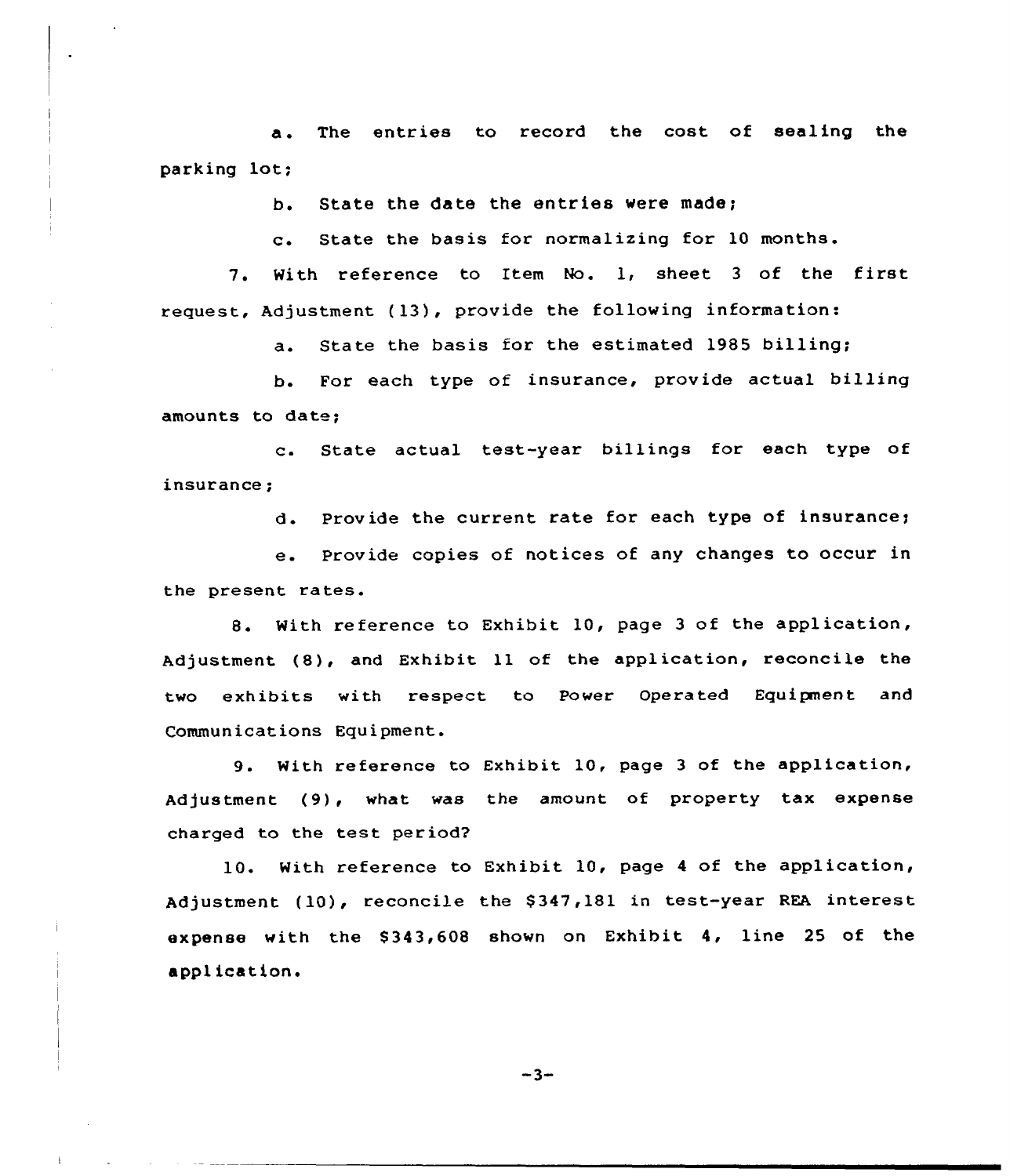11. With reference to the 1984 Annual Report, page 1, line 42, explain the reason for the increase from \$5,500 to \$50,156 in the Deferred Debit Account.

12. With reference to the 1983 and 1984 Annual Reports, page 14, line 46, explain the reason for the increase from \$319,434 to \$ 409,954 in Maintenance of Overhead Lines expense.

13. Provide a copy of the September 30, 1985, Audit Report. When it become available.

14. a. Furnish breakdown of Purchased Power expense Of \$ 8,942,561 for the test. period as to the following:

> Test Period substation Charge — Number substations x charge Test Period Demand Charge - Total KM's <sup>X</sup> Demand Charge Test Period Energy Charge - Total KWH's X Energy Charge Test Period FAC Charge - Show Yearly Total only Test Period Purchased Power Expense

b. Normalize Purchased Power expense to the latest East Kentuc ky Power wholesale charges.

15. a. Furnish tariff sheets to the current rates and charges;

b. Furnish tariff sheets to the proposed rates and charges.

16, Does Harrison County follow the depreciation rates and procedures as described in REA Bulletin 183-1?

17. Provide information for plotting the depreciation guideline curves in accordance with REA Bulletin 183-1. Furnish the data in the format shown on the attached Data Sheet No. l.

 $-4-$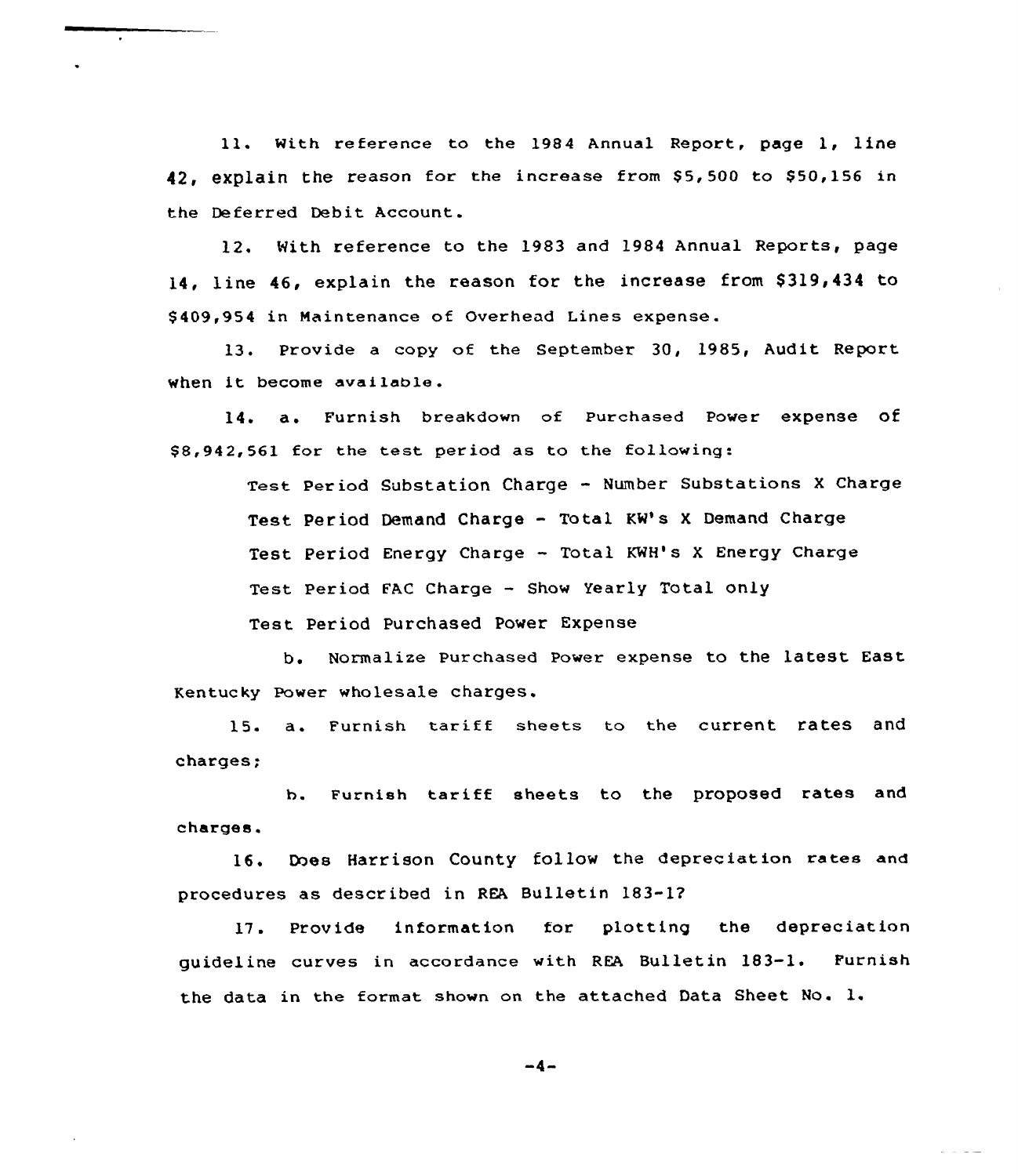18. Does Farmers ry propose any changes in depreciatio rates2

19. Furnish <sup>a</sup> list of depreciation expenses in the format shown on the attached Data Sheet No. 2.

Done at Frankfort, Kentucky, this 6th day of January, 1986.

PUBLIC SERVICE COMMISSION

Reduit D. Henryl

ATTEST:

**Secretary** 

 $\bar{1}$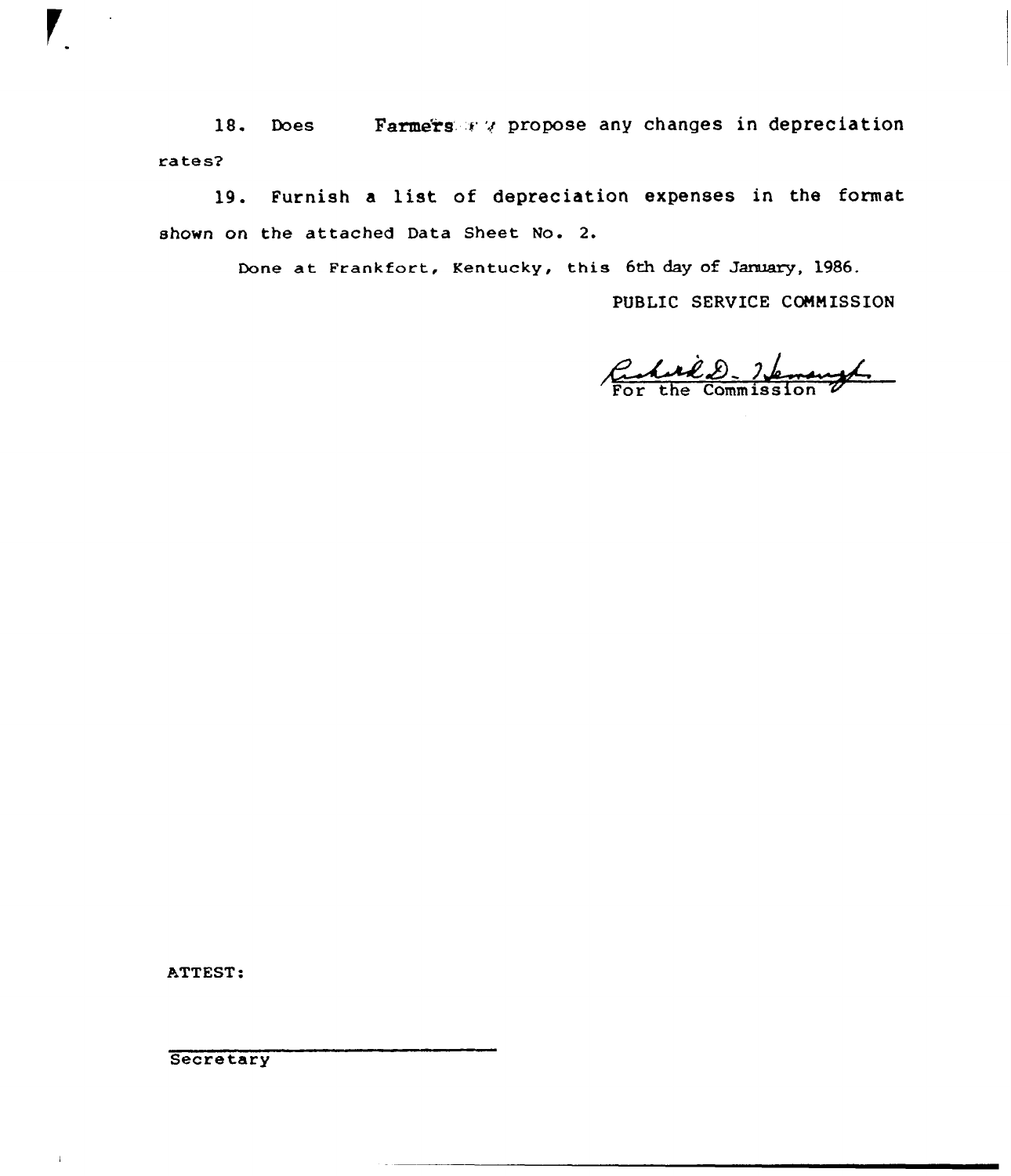Utility:<br>Case Rumber:<br>Date:

 $\ddot{\phantom{0}}$ 

 $\ddot{\phantom{0}}$ 

## DATA FOR<br>USERECLATION GUIDELINE CURVE<br>REA BULLETIN 183-1

1

| 1984 | 1961<br>1982<br>1983 | <b>USED</b> |  |  |
|------|----------------------|-------------|--|--|

(PSC Data Sheet No. 1)

 $\ddot{\phantom{a}}$ 

 $\overline{\mathbf{r}}$ 

 $\begin{aligned} \mathbf{u} & = \mathbf{u} + \mathbf{u} + \mathbf{u} + \mathbf{u} + \mathbf{u} + \mathbf{u} + \mathbf{u} + \mathbf{u} + \mathbf{u} + \mathbf{u} + \mathbf{u} + \mathbf{u} + \mathbf{u} + \mathbf{u} + \mathbf{u} + \mathbf{u} + \mathbf{u} + \mathbf{u} + \mathbf{u} + \mathbf{u} + \mathbf{u} + \mathbf{u} + \mathbf{u} + \mathbf{u} + \mathbf{u} + \mathbf{u} + \mathbf{u} + \mathbf{u} + \mathbf{u} + \mathbf{$ 

 $\begin{array}{c} \begin{array}{c} \hline \end{array} \\ \begin{array}{c} \hline \end{array} \end{array}$ 

 $\frac{1}{2}$   $\ddot{\phantom{0}}$ 

 $\ddot{\phantom{0}}$